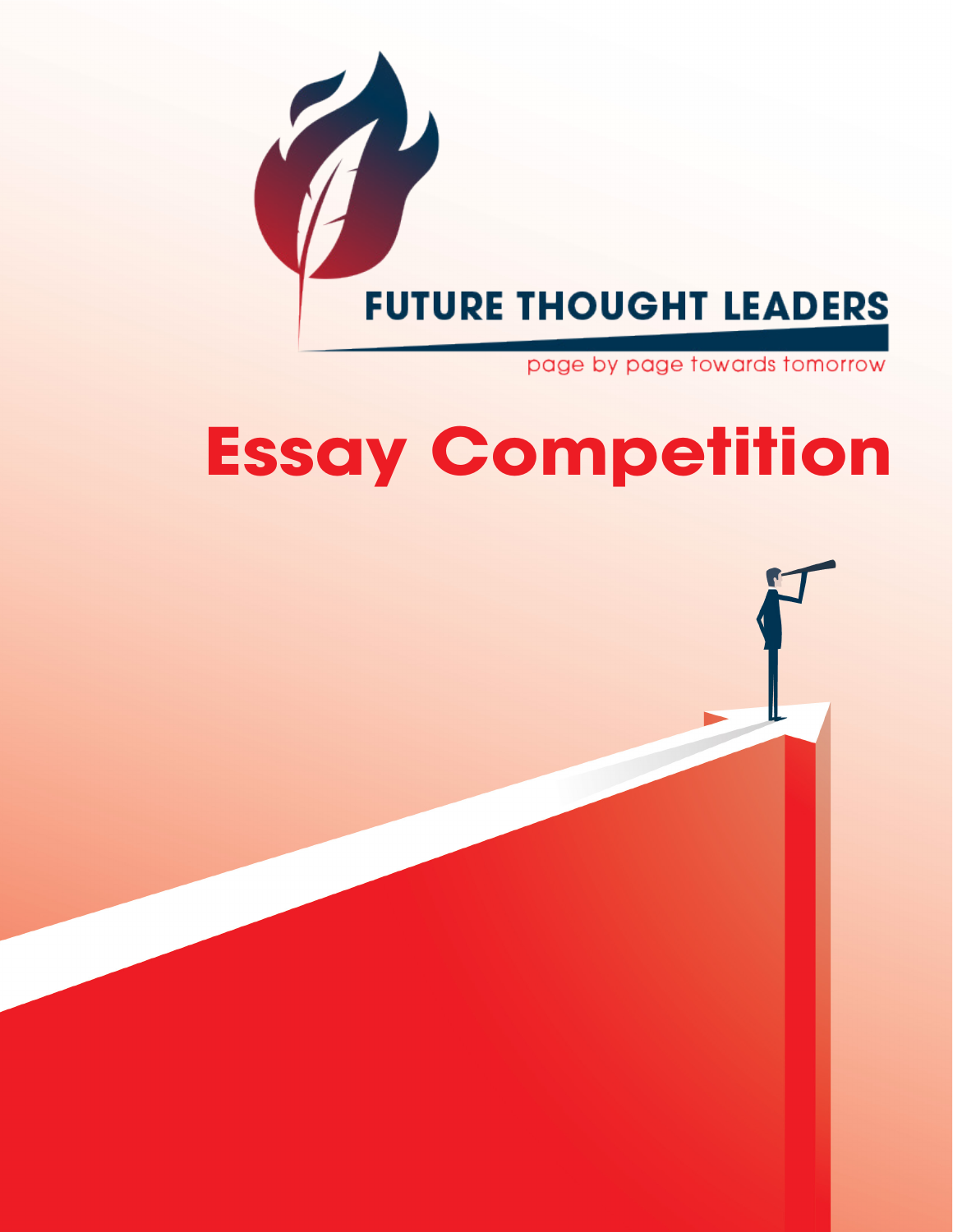## **<sup>1</sup> OUR STORY**

We at ThoughtLeaders4 are serious about providing opportunities to up-and-coming practitioners specialising in Asset Recovery, Fraud, Insolvency and Enforcement. We strongly believe that the next generation of practitioners should be writing, speaking and attending events in order to build networks and further their careers.

With this in mind, we are proud to present our Future Thought Leaders Essay Competition. Assessed by an illustriously experienced, senior and broad-ranging panel of practitioners this is your chance to stick your head above the parapet and mark yourself as the oneto-watch. With the opportunity to attend and present your essay at our Global FIRE Starters Summit: Dublin as well as attend our FIRE International: Vilamoura event in Portugal, we look forward to your submissions and to welcoming you to the FIRE Starters community.

## **<sup>2</sup> THE BRIEF**

## **The crossover between fraud and insolvency in my jurisdiction.**

We are delighted to invite submissions for papers that discuss the part insolvency processes play in tackling fraud claims in your jurisdiction. We encourage applicants to discuss new legislative changes, how their own toolkit for dealing with fraud claims may have changed, and responded to contemporary global challenges, and cite specific examples and case law.

For example, applicants may, if they are from the UK…look at cross-border insolvency in the current post-Brexit landscape,

discussing the impact of the Insolvency Rules 2016, as well as the swift legislative action we have seen with the Corporate Insolvency and Governance Act (CIGA 2020). Any updates to bankruptcy, the receivership process and liquidation processes, etc… and maybe even some crystal-ball gazing is also welcome…

This is a short paper, and we invite you to be creative, opinionated, and tease out the crossovers between fraud, insolvency, asset recovery and economic change. **u d h**  $\frac{r_{r_{\mathbf{q}},\mathbf{u}}e^{\eta c^{\mathbf{u}}}}{\eta c^{\mathbf{q}}}$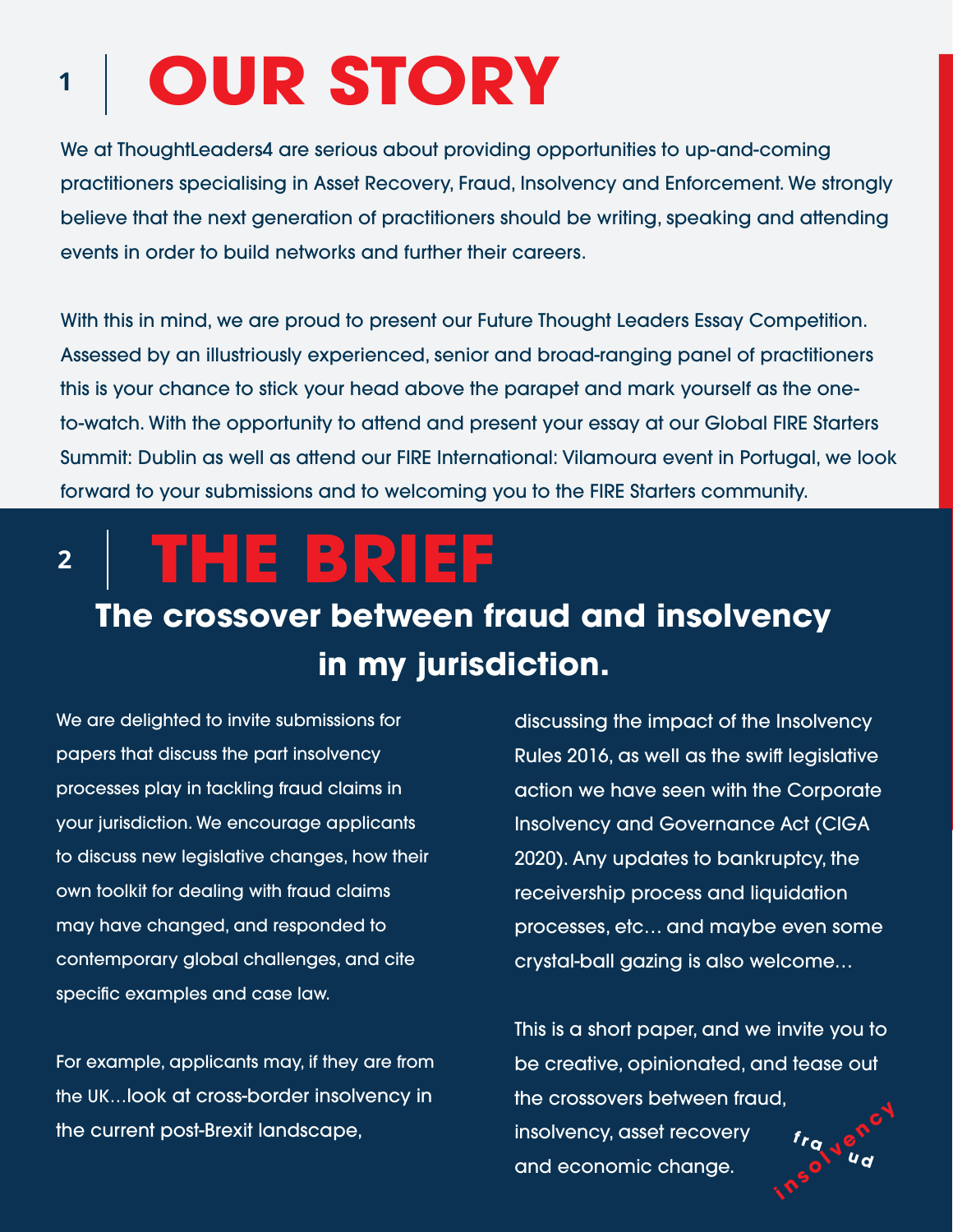## **<sup>3</sup> PRIZES**

### AMAZING OPORTUNITIES FOR THE RISING STARS



• Winner of the competition will have the opportunity to present their essay at FIRE Starters Global Summit taking place in Dublin,  $23<sup>rd</sup>$  –  $25<sup>th</sup>$  February 2022, we plan to allow them 15/20 minutes to present/discuss.

• Winner of the competition will win a free ticket to FIRE International: Vilamoura taking place in Portugal 18th - 20th May 2022.



• Top 3 entrants as chosen by the judging panel will win free tickets to attend FIRE Starters Global Summit 2022: Dublin.

• The first runner-up will also win a free ticket to FIRE International: Vilamoura taking place in Portugal 18<sup>th</sup> - 20<sup>th</sup> May 2022.



### **WINNER TOP 3 ALL ENTRANTS**

All entrants will have their essays published in the FIRE Magazine. This will be published digitally prior to FIRE Starters Global Summit 2022, along with a print run at the event.

## **ENTRANTS ELIGIBILITY**



Must be a FIRE Starter (2-15 years qualified)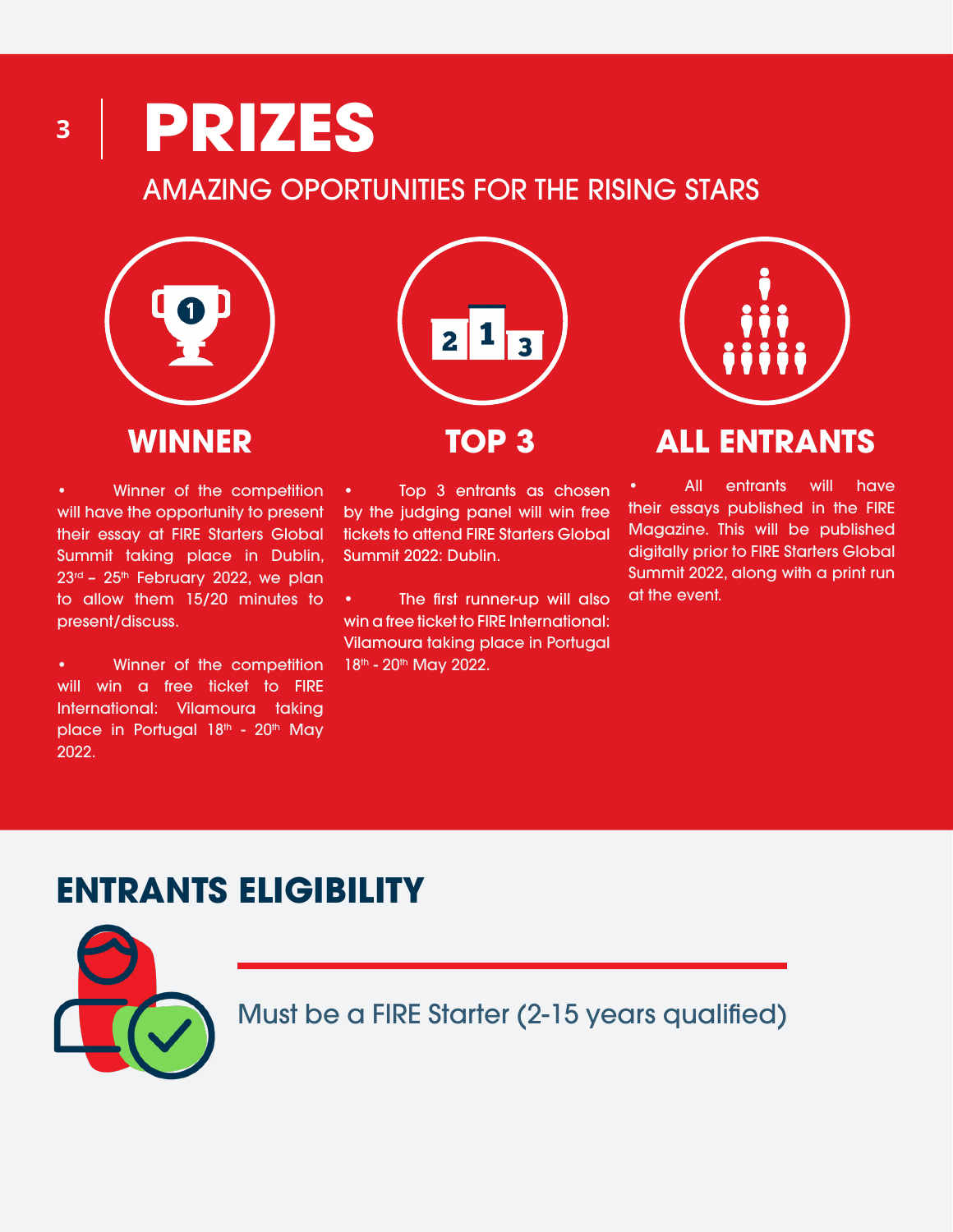# **JUDGING PANEL**



#### **KEVIN HELLARD** PARTNER, INSOLVENCY PRACTICE LEADER **GRANT THORNTON**

Kevin is the practice leader of Grant Thornton's insolvency practice. He has more than 25 years' experience of contentious insolvency investigating fraud, misfeasance, professional negligence and asset tracing across multiple jurisdictions.



**FIONA SIMPSON PARTNER KINGSLEY NAPLEY**

Fiona specialises in civil fraud litigation, advising clients bringing or defending civil fraud proceedings, often involving injunctions and often with an international dimension.



#### **MARCIA SHEKERDEMIAN QC BARRISTER WILBERFORCE CHAMBERS**

Marcia is a leading practitioner in all aspects of contentious and non-contentious insolvency, company and partnership law as well as commercial litigation.



### **YAN KALISH**

**COUNSEL RYBALKIN, GORTSUNYAN & PARTNERS**

Yan represents clients before arbitral tribunals acting under the rules of various institutions, including ICC, SCC, LCIA, SIAC, VIAC, etc. and in litigations in and outside Russia. He also sits as arbitrator and cochair's ThoughtLeaders4 FIRE CEE-CIS committee.



### **DANNY QUAH DIRECTOR TSMP LAW CORPORATION**

Danny is frequently appointed to act in commercial litigation requiring urgent injunctions and as debtor's counsel in dire insolvency situations. He also maintains a specialist tax disputes practice.



### **MARK EMERY**  ASSOCIATE DIRECTOR, HEAD OF INSOLVENCY & RESTRUCTURING **DQ ADVOCATES**

Mark heads DQ's Insolvency & Restructuring team and practices a wide range of commercial litigation. He is a member of the "NextGen" Channel Islands & Isle of Man Committee for FIRE.



### **DR JENNIFER WHITE**  ASSISTANT MANAGER **GRANT THORNTON**

Jennifer has a doctorate in the field of diversity, inclusion and the gender pay gap, and a GDL. She has experience as a judicial clerk at the DIFC Courts, drafting judgments for numerous high-profile and high-value commercial disputes.

**4**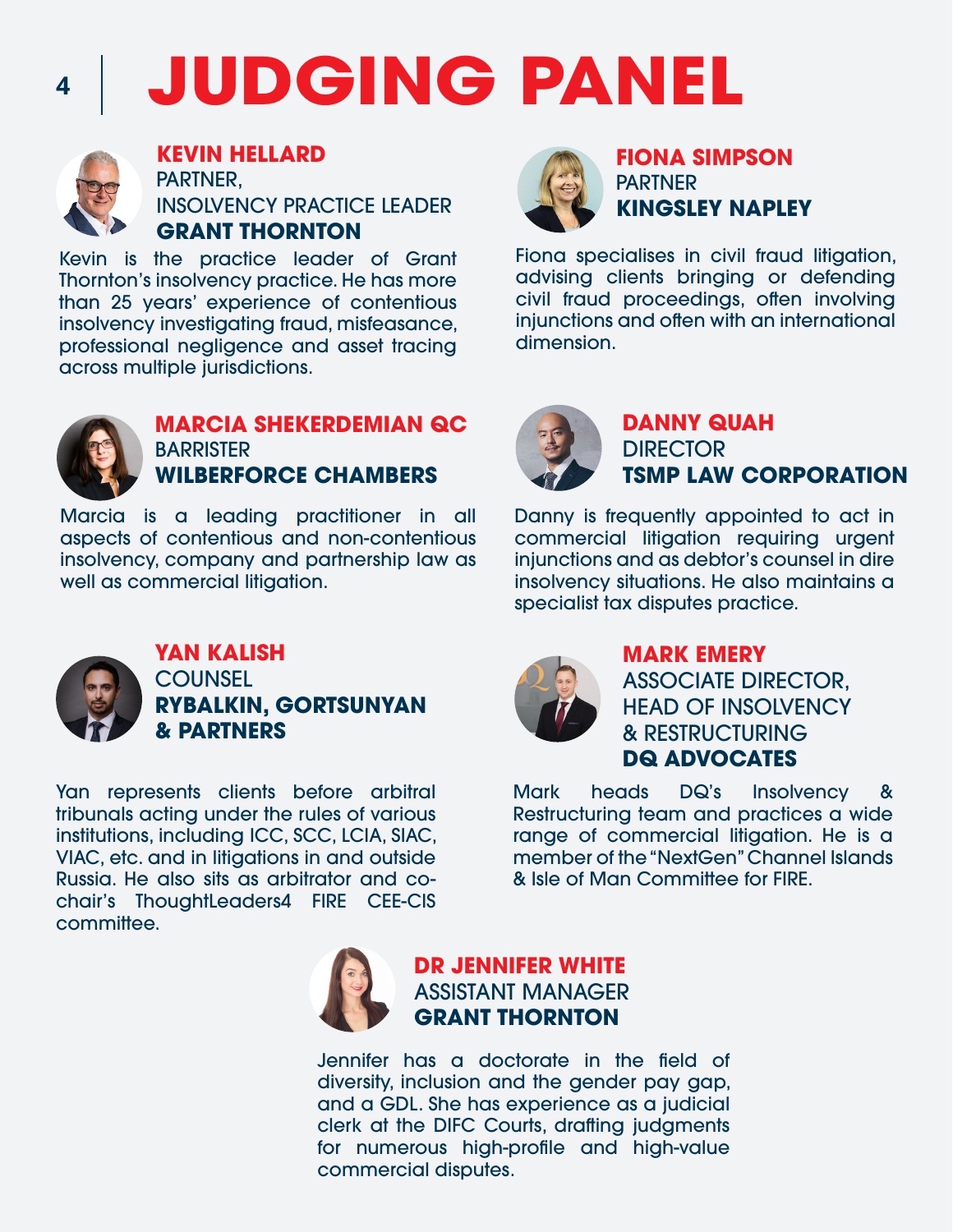## **5 FORMAT GUIDELINES**

**LENGTH:** 1800 words (+/- 10% allowance);

**FONT FORMAT:** Times New Roman/Arial, 12-point;

**SPACING:** 1.5 line spacing;

**ALIGNMENT:** Lined up evenly at the left margin;

**DOCUMENT FORMAT:** Must be a PDF/Word.

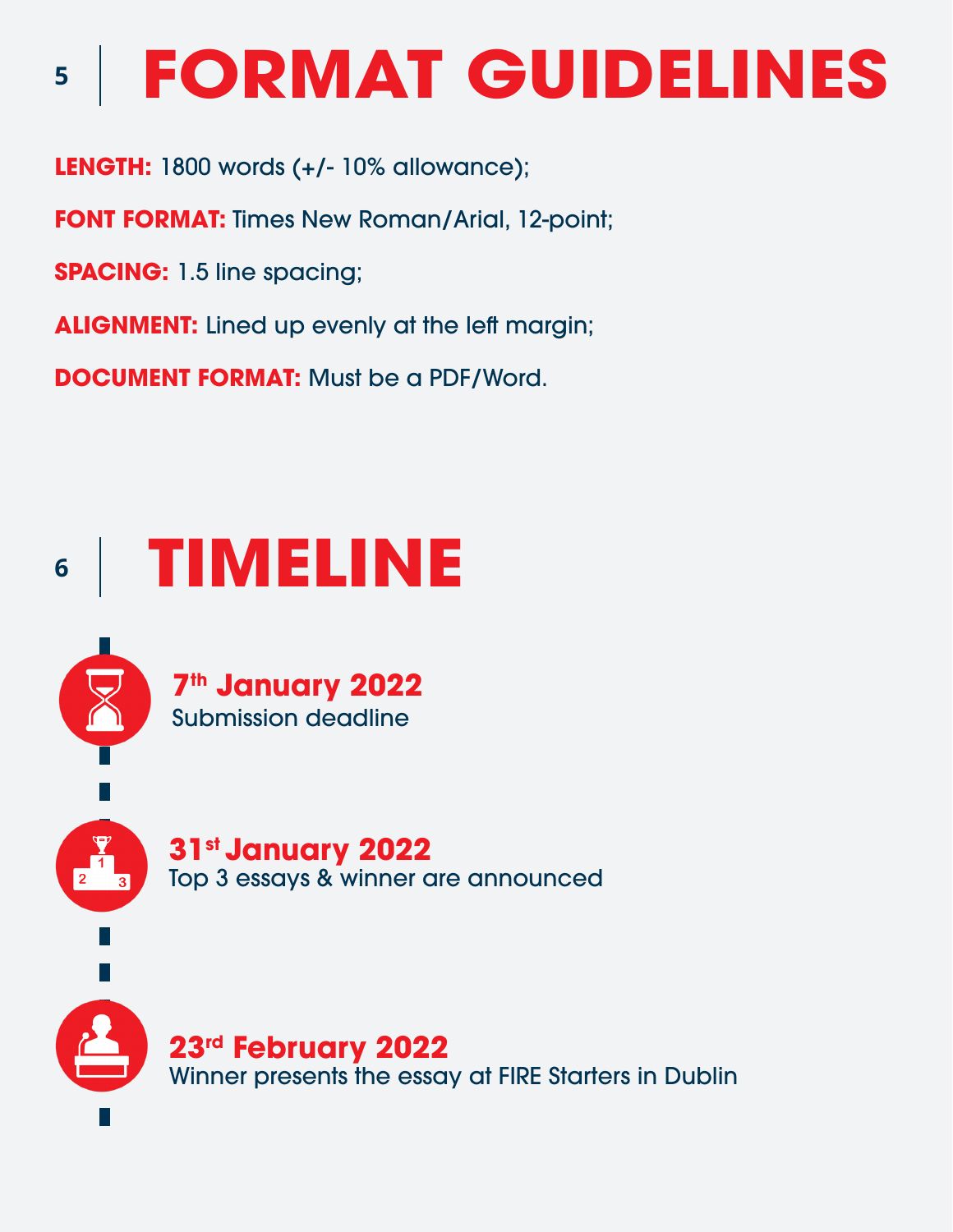# **<sup>7</sup> MARKING CRITERIA**



## **Argument:**

**1)** Originality of thought and a clear position in relation to the question;

**2)** Provision of compelling and thorough examples to support each main point in the argument;

**3)** Persuasive argument which could be tailored / cut down and presented at the summit.



### **Flow:**

**4)** Coherence and cohesion throughout the essay;

**5)** Develops ideas cogently, organises them logically, and connects them with clear transitions.

## **E** Style:

**6)** Demonstrates a superior grasp on the conventions of academic / standard written English, (i.e. grammar usage and mechanics) though may have some minor errors;

**7)** Uses elegant vocabulary yet is clear, concise and accessible to the interdisciplinary audience;

**8)** Syntax is sophisticated and varied.